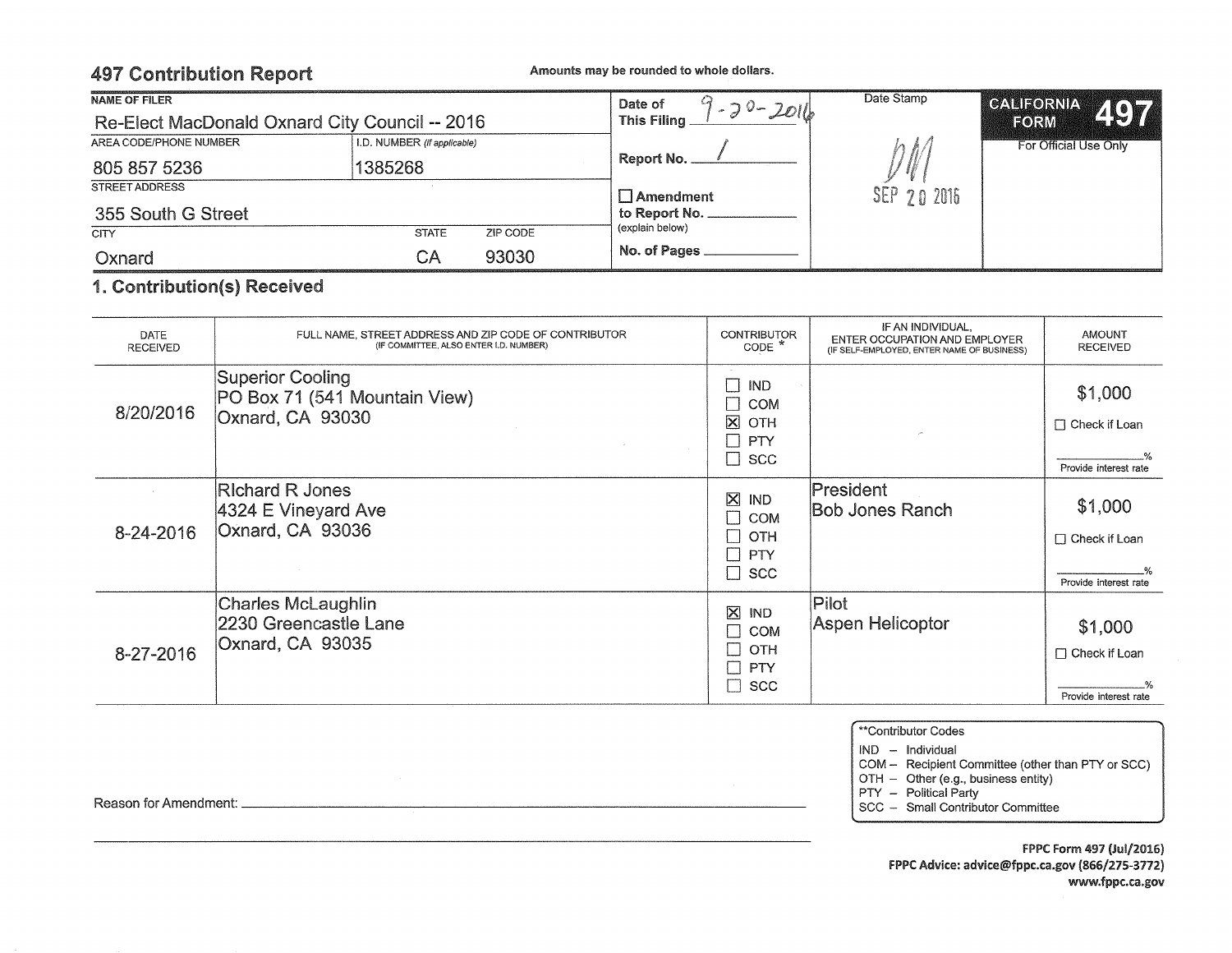# 497 Contribution Report Amounts may be rounded to whole dollars.

| <b>NAME OF FILER</b>                           |                             |          | Date of                      | Date Stamp   |                        |
|------------------------------------------------|-----------------------------|----------|------------------------------|--------------|------------------------|
| Re-Elect MacDonald Oxnard City Council -- 2016 |                             |          | $4.20 - 2016$<br>This Filing | nni          | CALIFORNIA 497<br>FORM |
| AREA CODE/PHONE NUMBER                         | I.D. NUMBER (if applicable) |          |                              |              | For Official Use Only  |
| 805 857 5236                                   | 1385268                     |          | Report No.                   | $SEP$ $2016$ |                        |
| <b>STREET ADDRESS</b>                          |                             |          | $\Box$ Amendment             |              |                        |
| 355 South G Street                             |                             |          | to Report No. .              |              |                        |
| <b>CITY</b>                                    | <b>STATE</b>                | ZIP CODE | (explain below)              |              |                        |
| Oxnard                                         | СA                          | 93030    | No. of Pages                 |              |                        |

### 1. Contribution(s) Received

| DATE<br><b>RECEIVED</b> | FULL NAME, STREET ADDRESS AND ZIP CODE OF CONTRIBUTOR<br>(IF COMMITTEE, ALSO ENTER I.D. NUMBER) | <b>CONTRIBUTOR</b><br>$CODE *$                                                                    | IF AN INDIVIDUAL,<br>ENTER OCCUPATION AND EMPLOYER<br>(IF SELF-EMPLOYED, ENTER NAME OF BUSINESS) | <b>AMOUNT</b><br><b>RECEIVED</b>                         |
|-------------------------|-------------------------------------------------------------------------------------------------|---------------------------------------------------------------------------------------------------|--------------------------------------------------------------------------------------------------|----------------------------------------------------------|
| 8/30/2016               | <b>Jurgen Gramckow</b><br>1060 Shokat<br>Ojai, CA                                               | $\overline{\mathsf{x}}$<br><b>IND</b><br>П<br><b>COM</b><br>П<br>OTH<br>$\Box$<br>PTY<br>П<br>SCC | Owner<br>Southland Sod Farms                                                                     | \$1,000<br>$\Box$ Check if Loan<br>Provide interest rate |
| $9 - 10 - 2016$         | Channel Islands Logistics<br>710 Del Norte Ave<br>$\sim$<br>Oxnard, CA                          | <b>IND</b><br><b>X-GOM</b><br>K<br>OTH<br>$\Box$<br>PTY<br>$\Box$ SCC                             |                                                                                                  | \$1,000<br>□ Check if Loan<br>Provide interest rate      |
| 8-27-2016               | Oxnard Firefighters Local 1684 PAC<br>249 Calle Larios<br>Camarillo, CA<br>FPPC 801523          | $\Box$<br><b>IND</b><br>$X$ COM<br>$\geq$<br>OTH<br>П<br><b>PTY</b><br>$\Box$ scc                 |                                                                                                  | \$1,000<br>$\Box$ Check if Loan<br>Provide interest rate |

\*\*Contributor Codes

IND - Individual

COM - Recipient Committee (other than PTY or SCC)

OTH - Other (e.g., business entity)

PTY - Political Party

SCC - Small Contributor Committee

Reason for Amendment:

FPPC Form 497 (Jul/2016) FPPC Advice: advice@fppc.ca.gov (866/275-3772) www.fppc.ca.gov